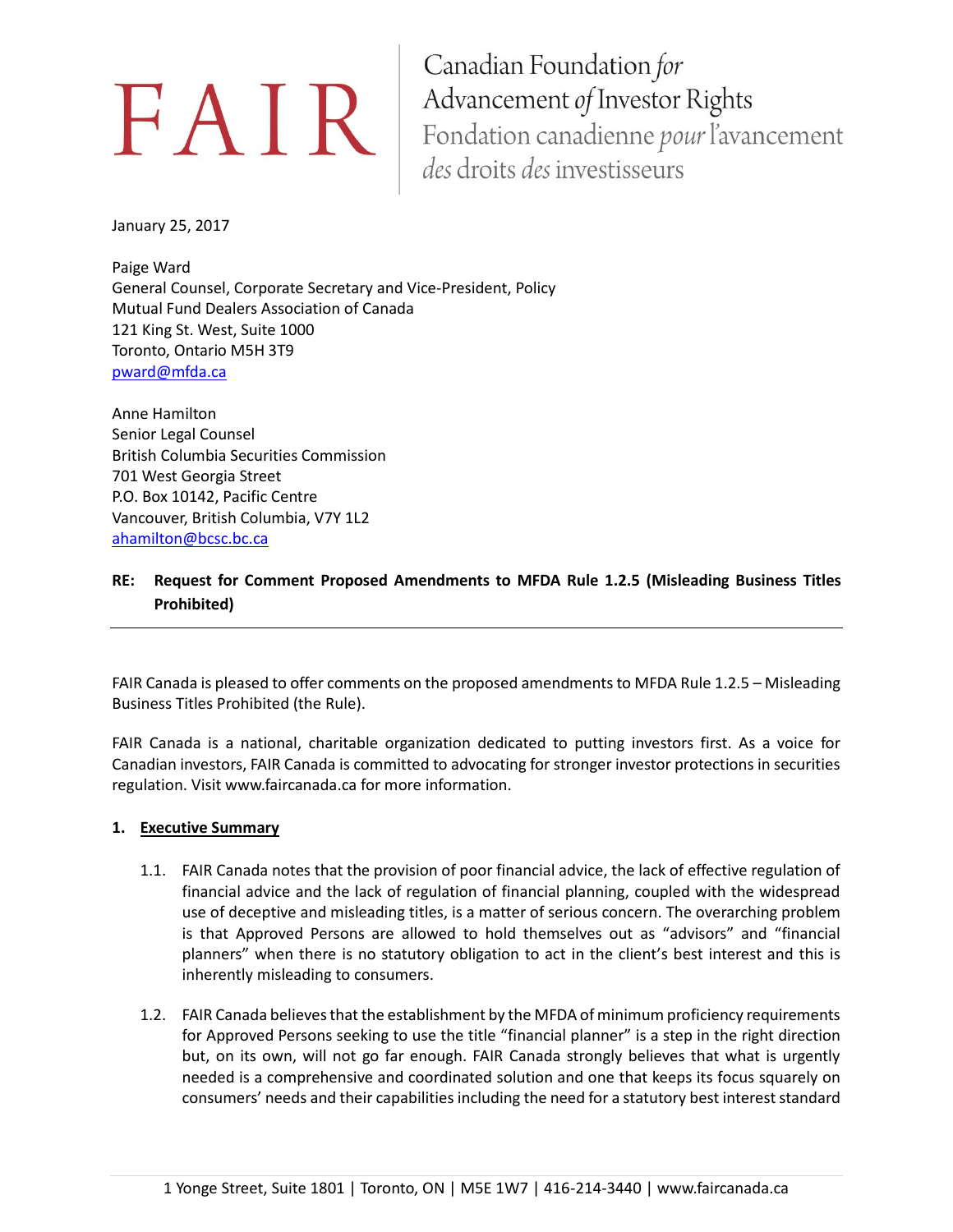

and the removal of conflicted compensation including trailing commissions.

- 1.3. FAIR Canada also believes that regulators need to conduct a rigorous assessment of various designations and the requirements to continue to hold that designation (if any) should be undertaken before determining that they meet the required level of proficiency to call themselves a "financial planner".
- 1.4. FAIR Canada urges the MFDA to consider the recommendations made by FAIR Canada in its letters to the Expert Committee to Consider Financial Advisory and Financial Planning Alternatives Dated June 17, 2016<sup>1</sup> and September 23, 2015<sup>2</sup> and in our letter to the MFDA dated September 16, 2015 regarding outside business activities including financial planning.<sup>3</sup> We urge the MFDA to work in a collaborative and coordinated fashion with other regulators, and governments in order to implement meaningful reforms that will improve investor protection. While we recognize that the Expert Panel's jurisdiction is in Ontario and the MFDA operates throughout Canada (except for Quebec), the Panel's recommendations may be quite relevant to other parts of Canada.<sup>4</sup>

We thank you for the opportunity to provide our comments and views in this submission. We welcome its public posting and would be pleased to discuss this letter with you at your convenience. Feel free to contact Marian Passmore at 416-214-3441/ marian.passmore@faircanada.

Sincerely,

 $\overline{\phantom{a}}$ 

Canadian Foundation for Advancement of Investor Rights

CC: British Columbia Securities Commission Alberta Securities Commission Saskatchewan Financial Services Commission Manitoba Securities Commission Ontario Securities Commission Autorité des marchés financiers New Brunswick Securities Commission Registrar of Securities, Prince Edward Island

<sup>&</sup>lt;sup>1</sup> FAIR Canada's to the Expert Committee to Consider Financial Advisory and Financial Planning Policy Alternatives (June 17, 2016), available online at: https://faircanada.ca/wp-content/uploads/2016/06/160617-FAIR-Canada-Financial-Planning-Submission-to-Expert-Committee-re-Prelim-Recommendations.pdf

<sup>&</sup>lt;sup>2</sup> FAIR Canada's to the Expert Committee to Consider Financial Advisory and Financial Planning Policy Alternatives (September 23, 2015), available online at: http://faircanada.ca/wp-content/uploads/2011/01/150923-FinalFAIR-Canada-Sumission-to-Expert-Panel-re-Financial-Planning\_signed.pdf

<sup>&</sup>lt;sup>3</sup> 2 FAIR Canada submission to the MFDA regarding Proposed Amendments to Rule 1.2 (Individual Qualification) (September 16, 2015), available online at: http://faircanada.ca/submissions/request-for-comment-on-proposedamendments-to-mfda-rule-1-2-individual-qualifications-regarding-outside-business-activities-includingfinancialplanning/

<sup>&</sup>lt;sup>4</sup> We note that Quebec has regulatory requirements before someone can hold themselves out as a financial planner.